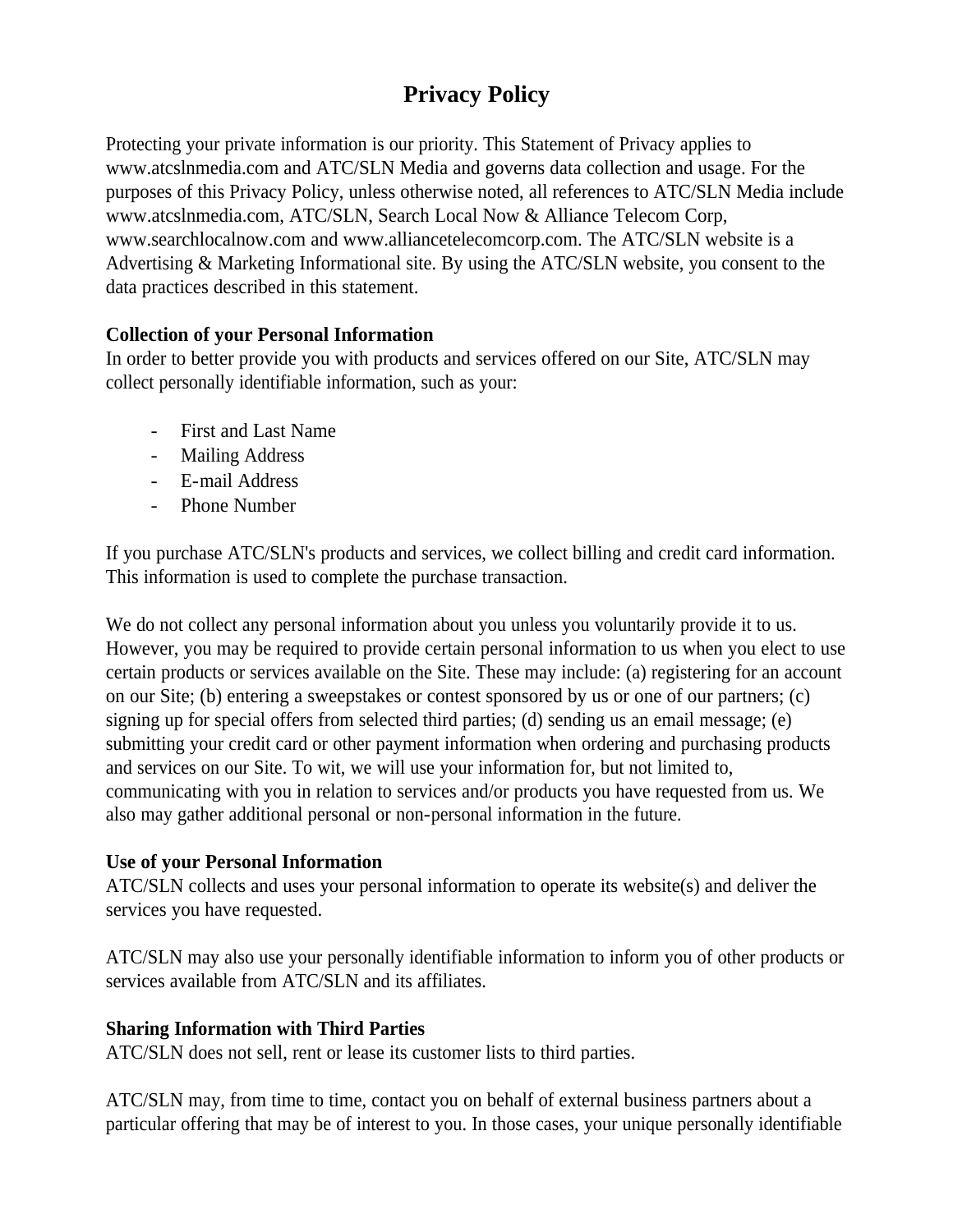information (e-mail, name, address, telephone number) is not transferred to the third party. ATC/SLN may share data with trusted partners to help perform statistical analysis, send you email or postal mail, provide customer support, or arrange for deliveries. All such third parties are prohibited from using your personal information except to provide these services to ATC/SLN, and they are required to maintain the confidentiality of your information.

ATC/SLN may disclose your personal information, without notice, if required to do so by law or in the good faith belief that such action is necessary to: (a) conform to the edicts of the law or comply with legal process served on ATC/SLN or the site; (b) protect and defend the rights or property of ATC/SLN; and/or (c) act under exigent circumstances to protect the personal safety of users of ATC/SLN, or the public.

## **Tracking User Behavior**

ATC/SLN may keep track of the websites and pages our users visit within ATC/SLN, in order to determine what ATC/SLN services are the most popular. This data is used to deliver customized content and advertising within ATC/SLN to customers whose behavior indicates that they are interested in a particular subject area.

## **Automatically Collected Information**

Information about your computer hardware and software may be automatically collected by ATC/SLN. This information can include: your IP address, browser type, domain names, access times and referring website addresses. This information is used for the operation of the service, to maintain quality of the service, and to provide general statistics regarding use of the ATC/SLN website.

#### **Links**

This website contains links to other sites. Please be aware that we are not responsible for the content or privacy practices of such other sites. We encourage our users to be aware when they leave our site and to read the privacy statements of any other site that collects personally identifiable information.

#### **Security of your Personal Information**

ATC/SLN secures your personal information from unauthorized access, use, or disclosure. ATC/SLN uses the following methods for this purpose:

- SSL Protocol

When personal information (such as a credit card number) is transmitted to other websites, it is protected through the use of encryption, such as the Secure Sockets Layer (SSL) protocol.

We strive to take appropriate security measures to protect against unauthorized access to or alteration of your personal information. Unfortunately, no data transmission over the Internet or any wireless network can be guaranteed to be 100% secure. As a result, while we strive to protect your personal information, you acknowledge that: (a) there are security and privacy limitations inherent to the Internet which are beyond our control; and (b) security, integrity, and privacy of any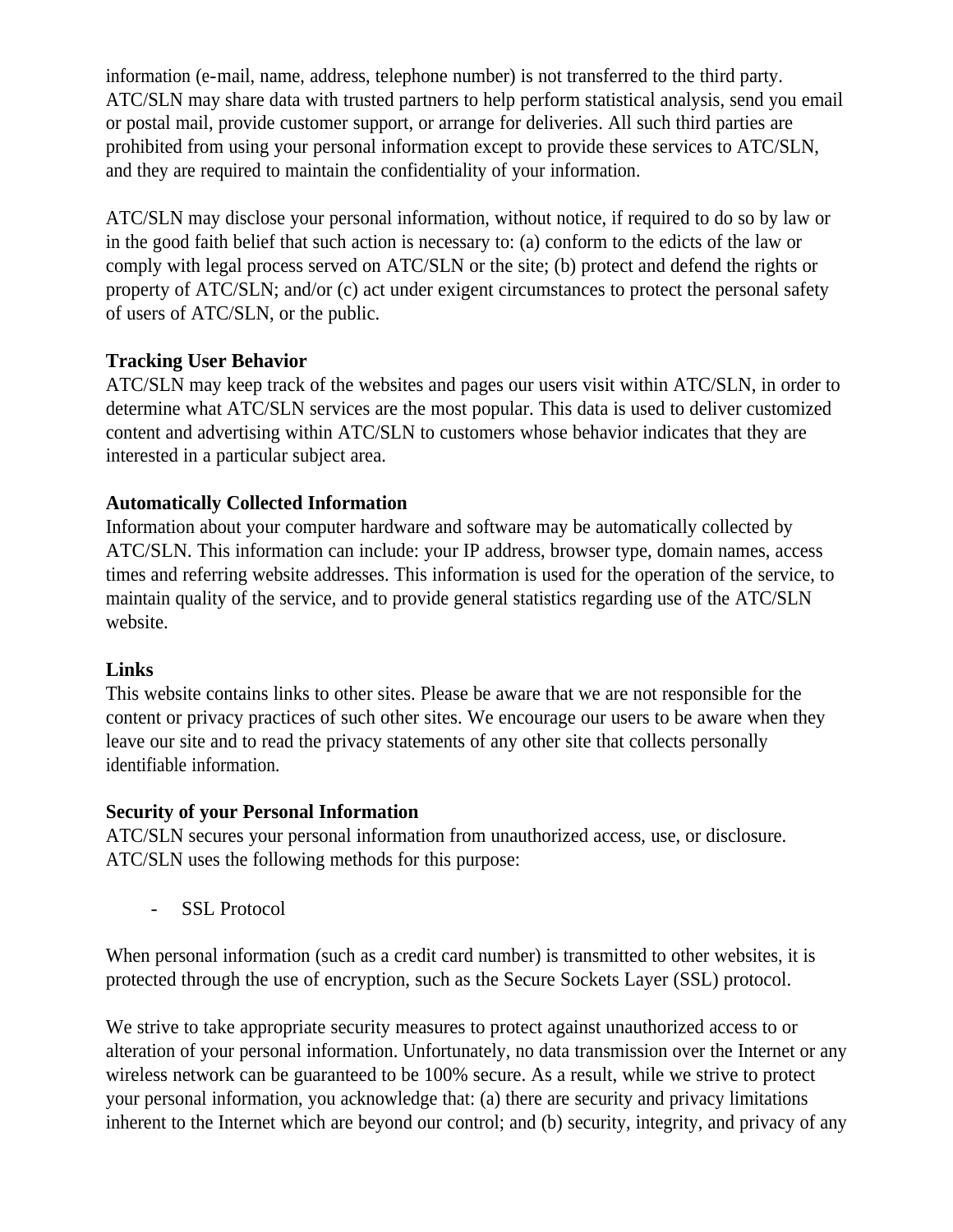and all information and data exchanged between you and us through this Site cannot be guaranteed.

## **Right to Deletion**

Subject to certain exceptions set out below, on receipt of a verifiable request from you, we will:

- Delete your personal information from our records; and
- Direct any service providers to delete your personal information from their records.

Please note that we may not be able to comply with requests to delete your personal information if it is necessary to:

- Complete the transaction for which the personal information was collected, fulfill the terms of a written warranty or product recall conducted in accordance with federal law, provide a good or service requested by you, or reasonably anticipated within the context of our ongoing business relationship with you, or otherwise perform a contract between you and us;
- Detect security incidents, protect against malicious, deceptive, fraudulent, or illegal activity; or prosecute those responsible for that activity;
- Debug to identify and repair errors that impair existing intended functionality;
- Exercise free speech, ensure the right of another consumer to exercise his or her right of free speech, or exercise another right provided for by law;
- Comply with the California Electronic Communications Privacy Act;
- Engage in public or peer-reviewed scientific, historical, or statistical research in the public interest that adheres to all other applicable ethics and privacy laws, when our deletion of the information is likely to render impossible or seriously impair the achievement of such research, provided we have obtained your informed consent;
- Enable solely internal uses that are reasonably aligned with your expectations based on your relationship with us;
- Comply with an existing legal obligation; or
- Otherwise use your personal information, internally, in a lawful manner that is compatible with the context in which you provided the information.

## **Children Under Thirteen**

ATC/SLN does not knowingly collect personally identifiable information from children under the age of thirteen. If you are under the age of thirteen, you must ask your parent or guardian for permission to use this website.

## **Disconnecting your ATC/SLN Account from Third Party Websites**

You will be able to connect your ATC/SLN account to third party accounts. BY CONNECTING YOUR ATC/SLN ACCOUNT TO YOUR THIRD PARTY ACCOUNT, YOU ACKNOWLEDGE AND AGREE THAT YOU ARE CONSENTING TO THE CONTINUOUS RELEASE OF INFORMATION ABOUT YOU TO OTHERS (IN ACCORDANCE WITH YOUR PRIVACY SETTINGS ON THOSE THIRD PARTY SITES). IF YOU DO NOT WANT INFORMATION ABOUT YOU, INCLUDING PERSONALLY IDENTIFYING INFORMATION, TO BE SHARED IN THIS MANNER, DO NOT USE